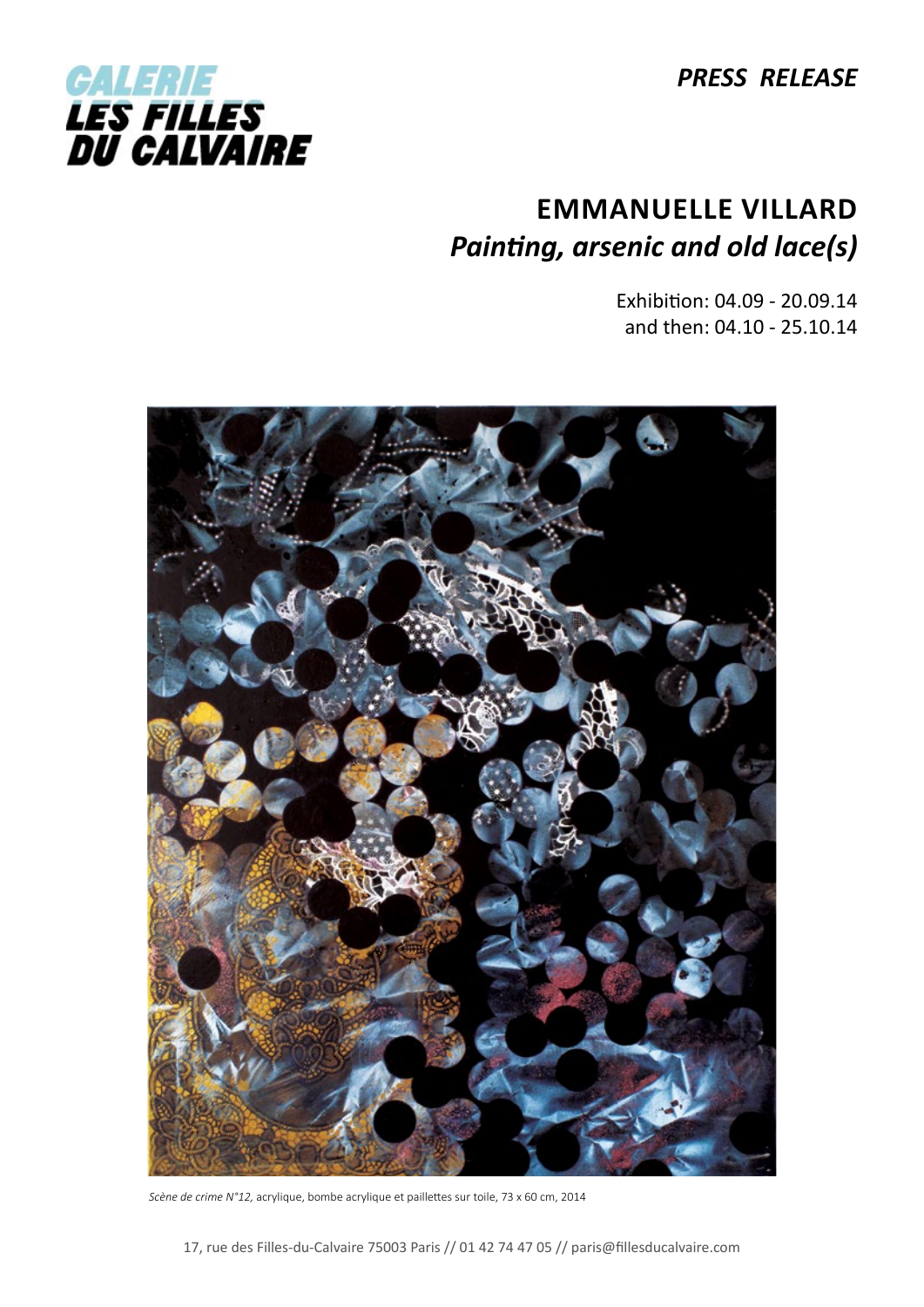## **Emmanuelle VillarD**

### Opening: Thursday, 4th september – 6pm



ST N°39, technique mixte, 22 x 22 cm, 2014, détail

### *Painting, arsenic and old lace(s)*

As a painter, Emmanuelle Villard cherishes practicing and experiments, her favorite « pattern » implies seduction but also an ambivalent look on her surroundings. She goes to and fro between the medium's seduction, the painting itself that attracts us and a feminity that has something a little lurid in itself. In her work, one doesn't exist without the other, each leading to the discovery of those two other aspects.

Far from the less is more aesthetics, with many allusive elements, she forces the viewer to deal with an extreme universe where painting is garnished with surface reflections, glitters, pearls,

strass and other trinkets, thus creating mixed feelings deeply rooted in each of us. She seduces, surprises, shocks, flirts with, entices, and catches our eyes while rejecting our attention at the same time.

It has to do with spectacle and acting. Nothing odd then when Emmanuelle Villard starts working on a show called "Objet Spectacle" in which she develops her pictorial materials. This project, recently presented in the MAC/VAL, will be shown as the reopening of her exhibition the first Saturday of October. The other pieces in *Painting, arsenic and old lace(s)* echo this production. One can find two new series of paintings: *Levés de rideaux* (*Pulling the curtain*), an evocation of the stage and of *Parrhasius* curtain, facing her *Scènes de crime*  (*Crime scenes*) in which laces, pearl necklaces and drapery seem riddled with bullet holes in a narrative dimension since the crime subject would be both feminity and painting. Some *Medley* enriched with shells and pompoms, some *Lace* paintings, with an air of Spanish mantillas, as well as her collages excessively saturated complete this body of works.

A thread can be woven between the broidered mount and the lace-canvas to bring in mind the arachnidan idea of imprisoning our gaze and capturing thousands of pearls and painted diamonds, glues or fixed on the painting. A provocatively dangerous tendency, between baroc and arsenic, that paves the way to themes and titles such as *Crime scenes* or *Lace*, whose ambiguity provides for our thrill of captive seduction.

#### **Presentation of the « Objet spectacle » on the 4th of October with Marion Delage de Luget and Emmanuelle Villard**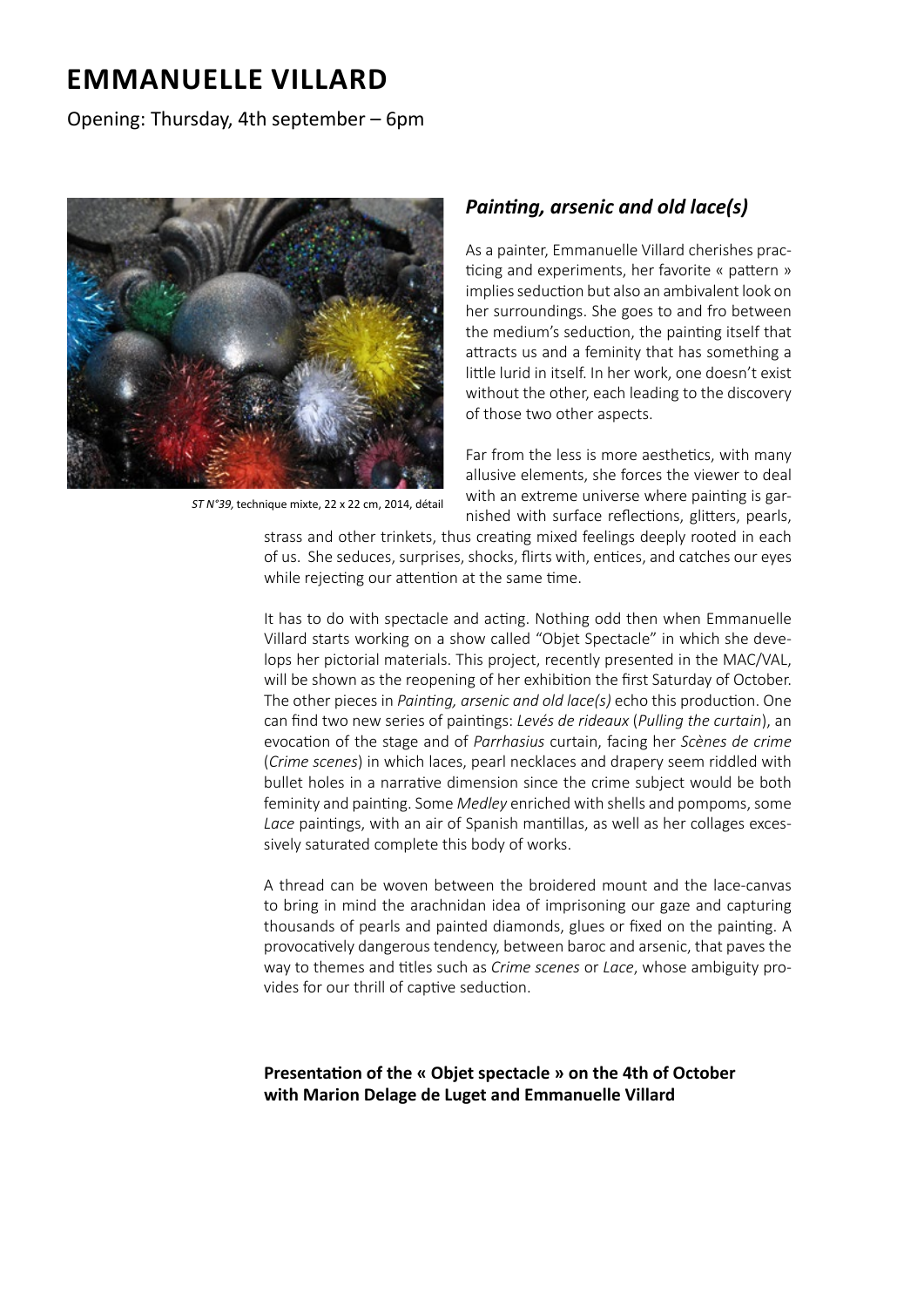

Collage N°34, magazines et colle, 62 x 46 cm, 2011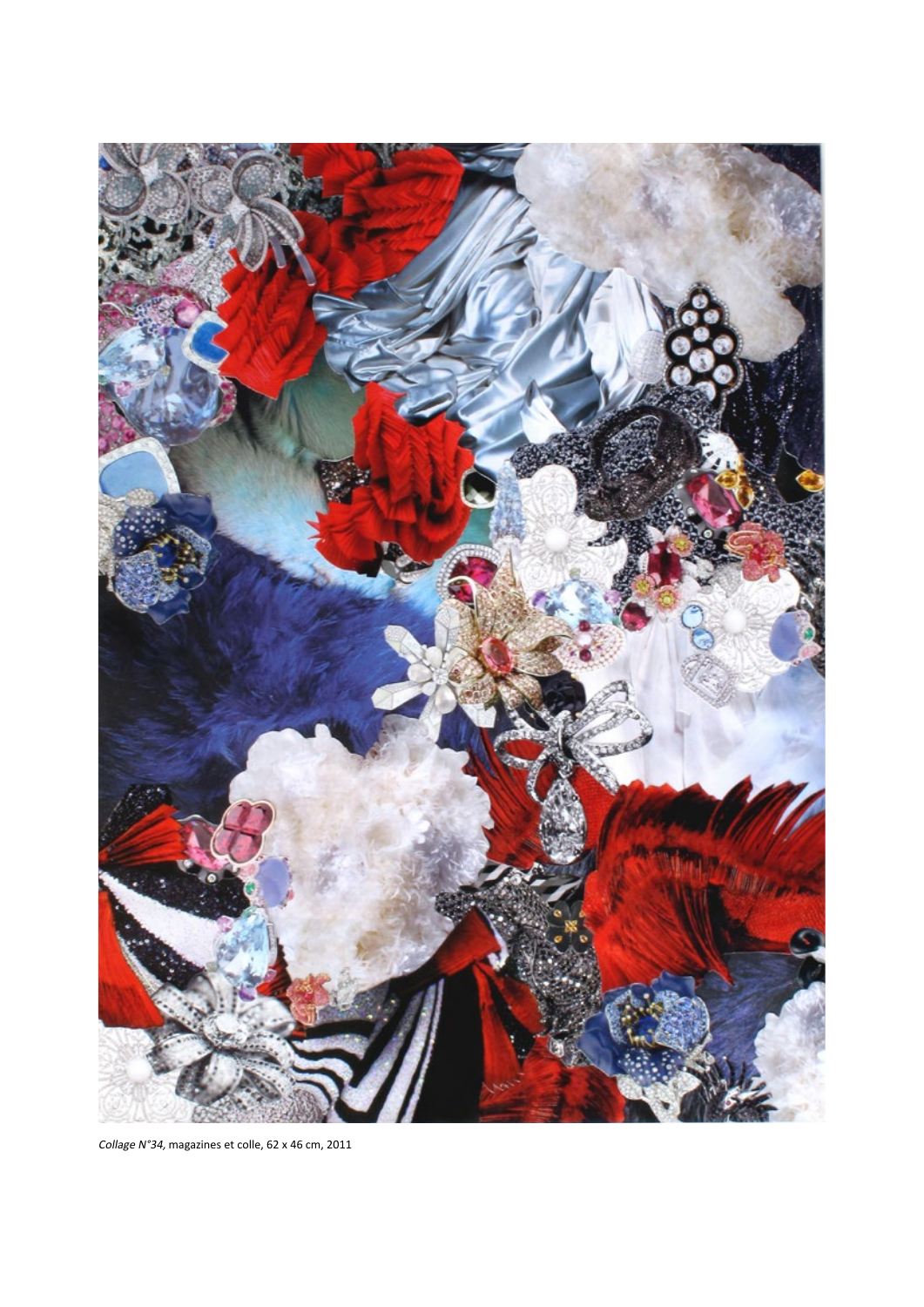

Rocca N°1, technique mixte, 45 x 20 cm, 2014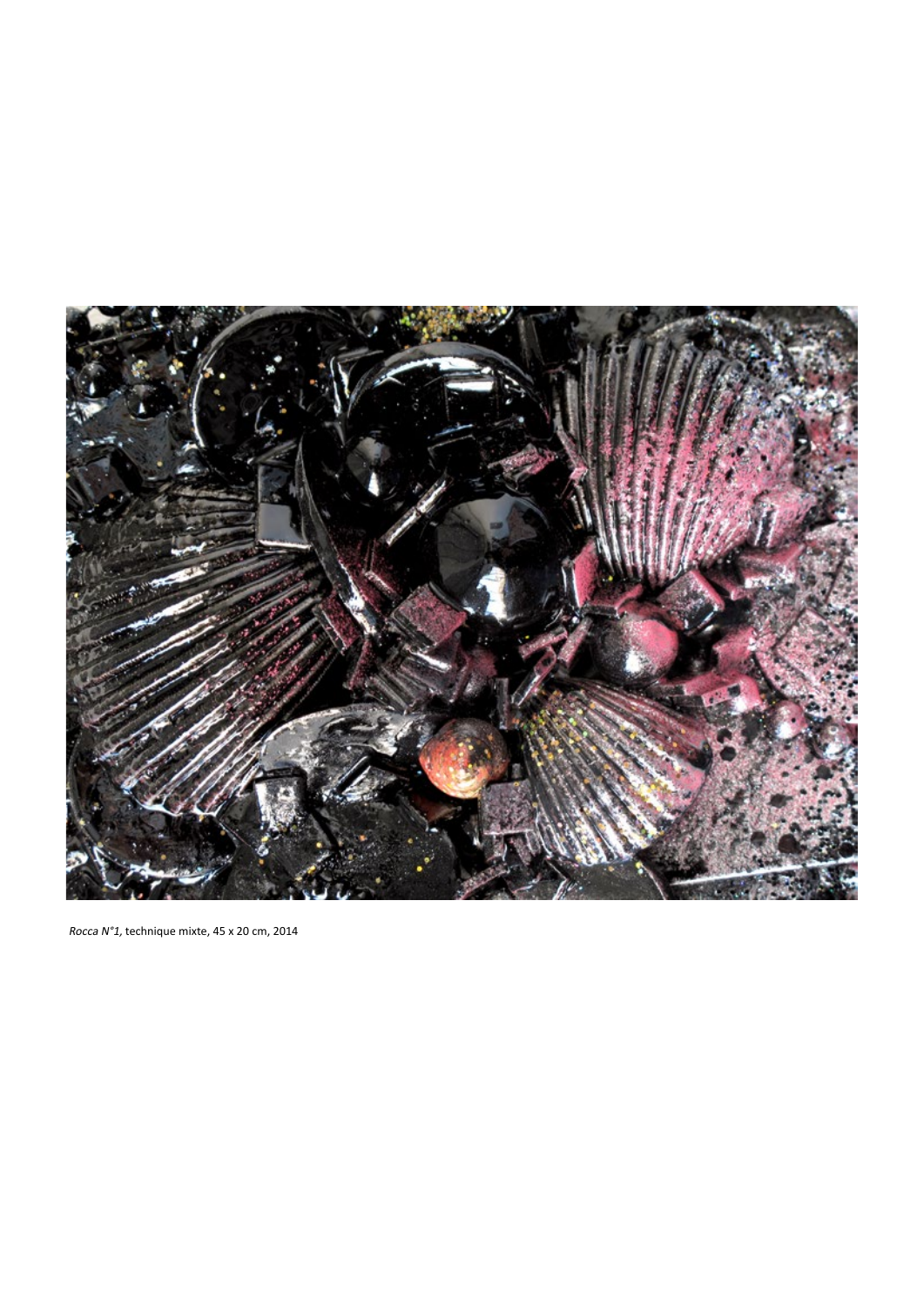

View of the *Objet spectacle* @Marc Domage With the support of the FNAGP and the Mac Val.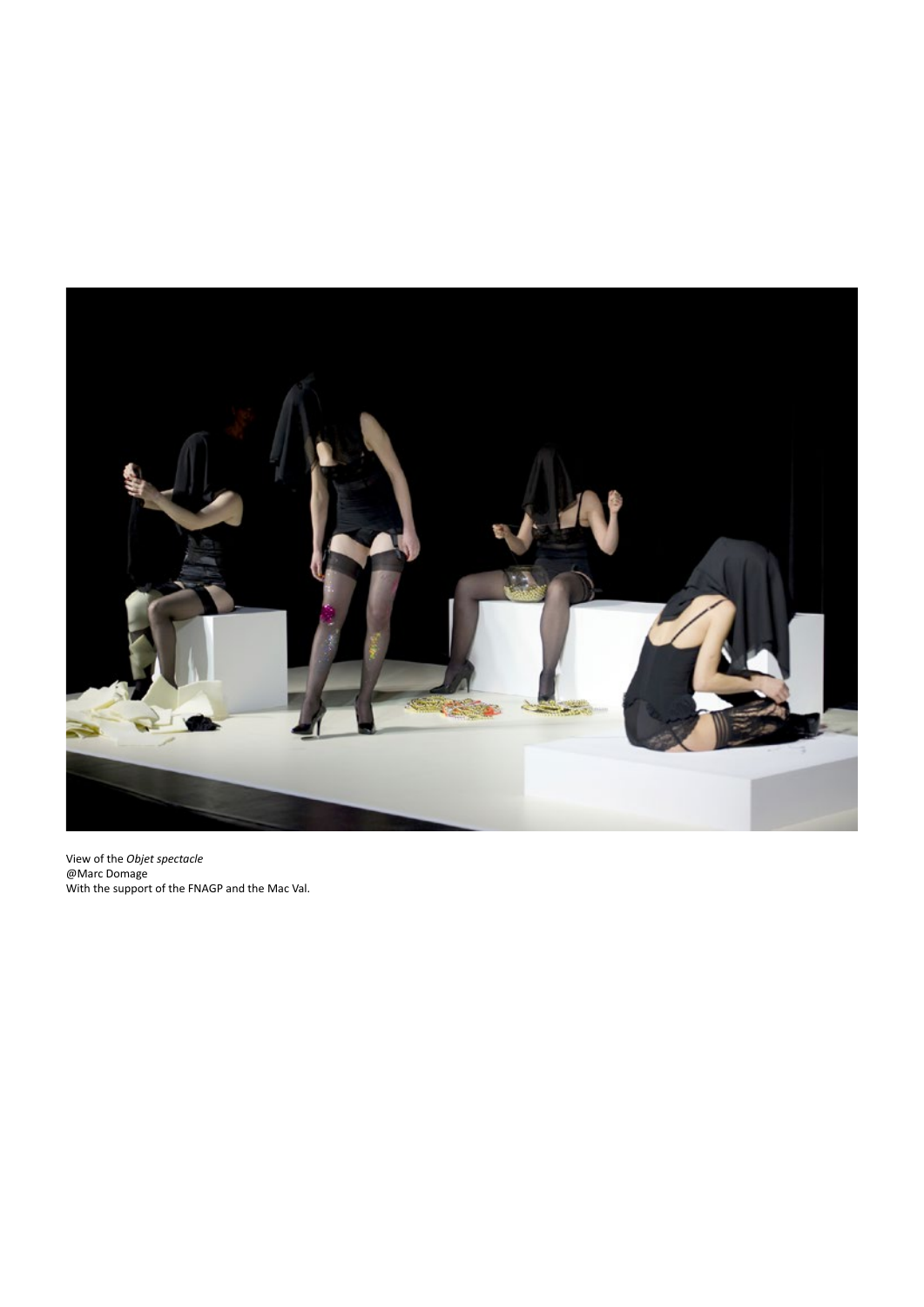# **Emmanuelle Villard**

Was born in 1970. She lives and works in Paris, Fr.

**Solo Shows**

| 2014 | Ritournelles, L'Art dans les Chapelle- 23e édition, Chapelle Saint-Gildas, Bieuzy-les-<br>Eaux, Fr                            |
|------|-------------------------------------------------------------------------------------------------------------------------------|
|      | Objet spectacle, première représentation, auditorium du Mac/Val, Vitry-sur-Seine, Fr                                          |
| 2013 | Art Genève, galerie Les filles du calvaire, Geneva, Switzerland                                                               |
| 2012 | YIA - Young International Artists Art Fair, galerie Les filles du calvaire, Paris, Fr                                         |
| 2011 | Artifici Finti #2, abbaye de Maubuisson, site d'art contemporain du Conseil général du<br>Val-d'Oise, Saint-Ouen-l'Aumône, Fr |
|      | Artifici Finti #1, Galerie Les filles du calvaire, Paris, Fr                                                                  |
| 2009 | Sotto i lustrini, Galerie Artema, Modène, Italy                                                                               |
|      | Sans repentir, Galerie Les filles du calvaire, Bruxelles, Belgium                                                             |
|      | Folding Screens, La Maréchalerie - Centre d'art contemporain, Versailles, Fr                                                  |
| 2008 | Medley, VF Galerie, Marseille, Fr                                                                                             |
| 2007 | Posturale attitude, Galerie Les filles du calvaire, Paris, Fr                                                                 |
|      | Paint it, black, CCNOA - Center for Contemporary Non-Objective Art, Bruxelles, Belgium                                        |
| 2006 | Hypsody, dans le cadre de Paris Calling, a season of contemporary art from France,<br>London, UK                              |
|      | Pleasuredome, Galerie Les filles du calvaire, Bruxelles, Belgium                                                              |
|      | Home Sweet Home, Centre de Création Contemporaine, Tours, Fr                                                                  |
|      | Mais que font-ils de l'héritage ?, avec Arnaud Sabard, Maison de la culture de Bourges, Fr                                    |
| 2004 | Agalmata, Le Crédac - Centre d'art contemporain, Ivry-sur-Seine, Fr                                                           |
| 2003 | Galerie Les filles du calvaire, Bruxelles, Belgium                                                                            |
|      | Hugs & Kiss, Galerie Olivier Houg, Lyon, Fr                                                                                   |
| 2002 | The Box Associati, Turin, Italy                                                                                               |
|      | La Criée - Centre d'art contemporain, Rennes, Fr                                                                              |
| 2000 | Avec Heidi Wood, Centre d'art L'H du siège, Valenciennes, Fr                                                                  |
|      | Senza Fatica, avec Nicolas Chardon, Centre d'art contemporain Artère, Boulogne-<br>Billancourt, Fr                            |
| 1998 | Æntre deux, Galerie Art et Patrimoine, Paris, Fr                                                                              |
| 1997 | Flowers ?, Espace Hervé Loevenbruck, Paris, Fr                                                                                |
| 1996 | Galerie de la Villa, Villa Arson, Nice, Fr                                                                                    |
|      |                                                                                                                               |

#### **Collections**

Mac/Val, Musée d'Art Contemporain du Val-de-Marne, Fr Fnac - Fonds national d'art contemporain, Paris, Fr Fonds départemental d'art contemporain de Seine-Saint-Denis, Fr Frac – Fonds régional d'art contemporain d'Île-de-France, Fr Fonds municipal d'art contemporain, Paris, Fr Daimler Chrysler Collection, Berlin, Germany

Private collections